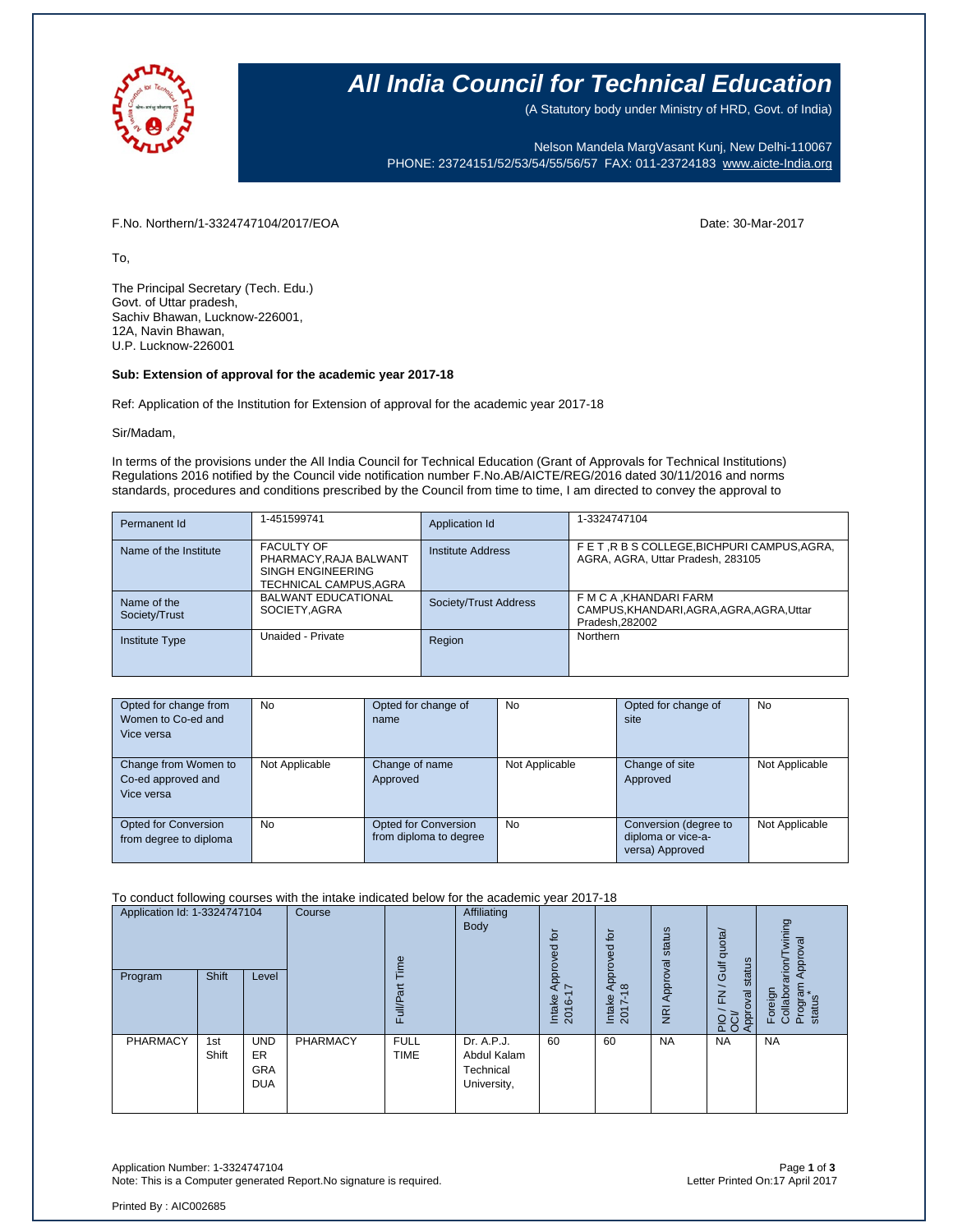

# **All India Council for Technical Education**

(A Statutory body under Ministry of HRD, Govt. of India)

Nelson Mandela MargVasant Kunj, New Delhi-110067 PHONE: 23724151/52/53/54/55/56/57 FAX: 011-23724183 [www.aicte-India.org](http://www.aicte-india.org/)

| TTT<br>ᄩ |  |                              |  |  |  |
|----------|--|------------------------------|--|--|--|
|          |  | Uttar<br>Pradesh,<br>Lucknow |  |  |  |
|          |  |                              |  |  |  |
|          |  |                              |  |  |  |
|          |  |                              |  |  |  |
|          |  |                              |  |  |  |

The above mentioned approval is subject to the condition that

FACULTY OF PHARMACY,RAJA BALWANT SINGH ENGINEERING TECHNICAL CAMPUS,AGRA shall follow and adhere to the Regulations, guidelines and directions issued by AICTE from time to time and the undertaking / affidavit given by the institution along with the application submitted by the institution on portal.

In case of any differences in content in this Computer generated Extension of Approval Letter, the content/information as approved by the Executive Council / General Council as available on the record of AICTE shall be final and binding.

Strict compliance of Anti-Ragging Regulation:- Approval is subject to strict compliance of provisions made in AICTE Regulation notified vide F. No. 37-3/Legal/AICTE/2009 dated July 1, 2009 for Prevention and Prohibition of Ragging in Technical Institutions. In case Institution fails to take adequate steps to Prevent Ragging or fails to act in accordance with AICTE Regulation or fails to punish perpetrators or incidents of Ragging, it will be liable to take any action as defined under clause 9(4) of the said Regulation.

 **Note: Validity of the course details may be verified at www.aicte-india.org** 

 **Prof. A.P Mittal Member Secretary, AICTE**

#### Copy to:

## **1. The Regional Officer,**

All India Council for Technical Education Govt. Polytechnic Campus Adjoining Directorate of Technical Education Vikas Nagar, Kanpur-208 002, Uttar Pradesh

- **2. The Director Of Technical Education\*\*,** Uttar Pradesh
- **3. The Registrar\*\*,** Dr. A.P.J. Abdul Kalam Technical University, Uttar Pradesh, Lucknow
- **4. The Principal / Director,** FACULTY OF PHARMACY,RAJA BALWANT SINGH ENGINEERING TECHNICAL CAMPUS,AGRA F E T ,R B S COLLEGE,BICHPURI CAMPUS,AGRA, AGRA AGRA Uttar Pradesh,283105
- **5. The Secretary / Chairman,** BALWANT EDUCATIONAL SOCIETY,AGRA F M C A ,KHANDARI FARM CAMPUS,KHANDARI,AGRA, AGRA,AGRA, Uttar Pradesh,282002

## **6. Guard File(AICTE)**

**Note: \*\* - Approval letter copy will not be communicated through post/email. However, provision is made in the portal for downloading Approval letter through Authorized login credentials allotted to concerned DTE/Registrar.** 

Application Number: 1-3324747104 Page **2** of **3** Note: This is a Computer generated Report.No signature is required.